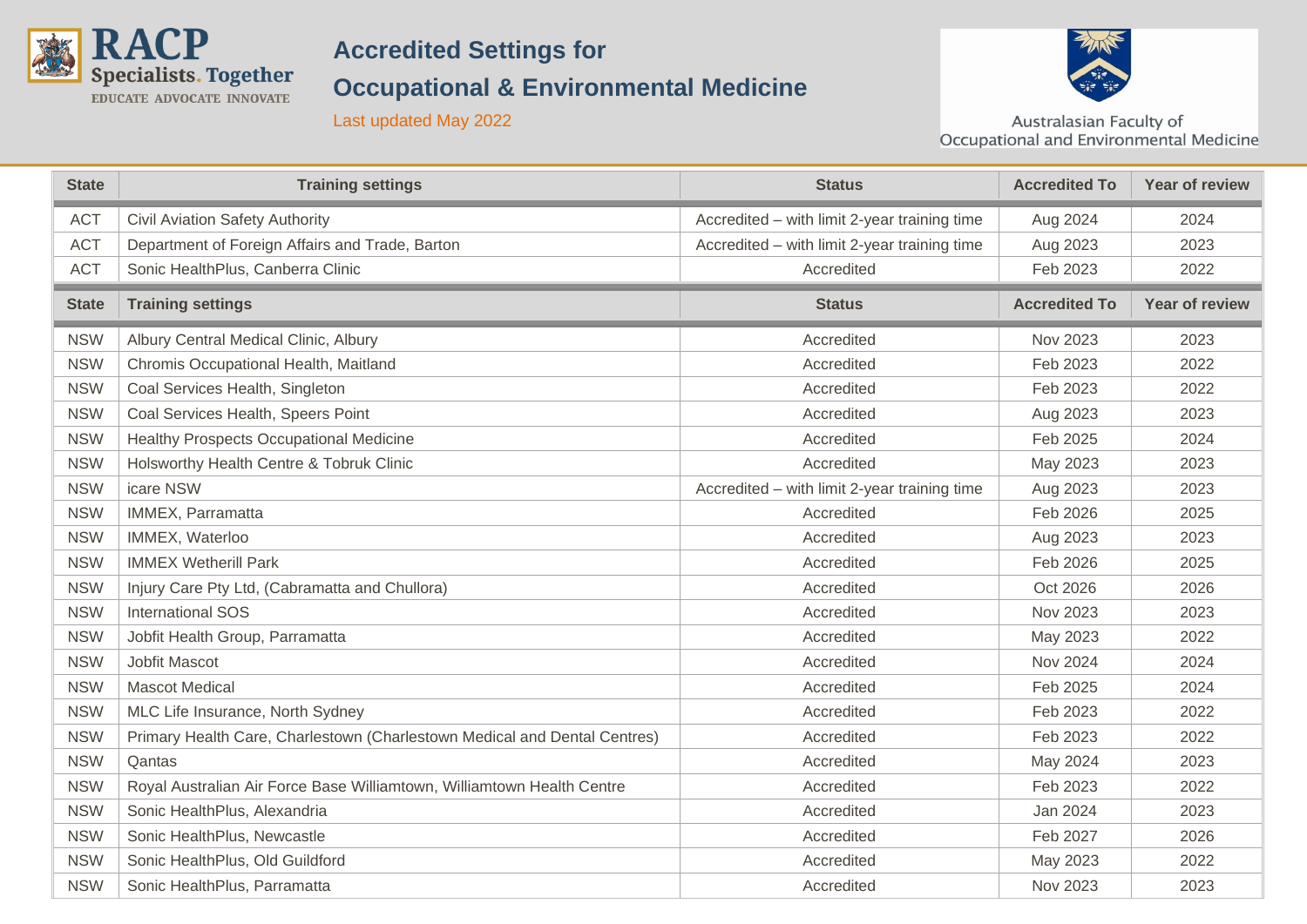| <b>NSW</b>   | Sonic HealthPlus, Sydney CBD                                               | Accredited                                    | Nov 2023             | 2023           |
|--------------|----------------------------------------------------------------------------|-----------------------------------------------|----------------------|----------------|
| <b>NSW</b>   | South Western Sydney Local Health District                                 | Accredited - with limit 2-year training time  | Feb 2026             | 2025           |
| <b>NSW</b>   | Sydney Occupational Health                                                 | Accredited                                    | Nov 2025             | 2025           |
| <b>NSW</b>   | Sydney Spine Institute, Burwood                                            | Accredited - with limit 2-year training time  | Nov 2023             | 2023           |
| <b>NSW</b>   | Virgin Australia                                                           | Accredited                                    | Feb 2027             | 2026           |
| <b>State</b> | <b>Training settings</b>                                                   | <b>Status</b>                                 | <b>Accredited To</b> | Year of review |
| QLD          | Aspen Medical                                                              | Accredited                                    | Feb 2026             | 2025           |
| <b>QLD</b>   | Australian Border Force via Aspen Medical - Australian Border Force Vessel | Accredited                                    | May 2023             | 2022           |
| <b>QLD</b>   | Australian Veteran Health Services                                         | Conditional - with limit 2-year training time | Feb 2026             | 2025           |
| QLD          | <b>BCERTA Occupational and Sports Medicine Clinic, Ooralea</b>             | Accredited                                    | Oct 2022             | 2022           |
| <b>QLD</b>   | <b>CQ Workfit</b>                                                          | Accredited - with limit 3-year training time  | Nov 2024             | 2024           |
| <b>QLD</b>   | Enoggera Health Centre and ADF Malaria and Infectious Disease Institute    | Accredited                                    | May 2024             | 2023           |
| <b>QLD</b>   | <b>Harbour Road Medical</b>                                                | Accredited                                    | Jan 2024             | 2023           |
| <b>QLD</b>   | Healius Medical and Dental Centre Browns Plains                            | Accredited                                    | Jan 2024             | 2023           |
| <b>QLD</b>   | Jobfit Health Group, Brisbane Airport                                      | Accredited                                    | May 2026             | 2025           |
| <b>QLD</b>   | Jobfit Health Group, Brisbane West End                                     | Accredited                                    | Feb 2027             | 2026           |
| QLD          | <b>LIME Medicolegal</b>                                                    | Accredited                                    | May 2024             | 2023           |
| <b>QLD</b>   | LiveWell Healthcare Group, Hyde Park                                       | Accredited                                    | May 2023             | 2022           |
| <b>QLD</b>   | Mont Health Medical Northgate                                              | Conditional                                   | Nov 2025             | 2023           |
| <b>QLD</b>   | <b>Mount Coolum Medical Centre</b>                                         | Accredited                                    | Aug 2024             | 2024           |
| <b>QLD</b>   | Oakey Health Centre                                                        | Accredited                                    | Feb 2026             | 2025           |
| QLD          | Omega Health Medical Centre, Manoora                                       | Accredited                                    | May 2023             | 2022           |
| <b>QLD</b>   | Phoenix Occupational Medicine                                              | Accredited                                    | Aug 2024             | 2024           |
| <b>QLD</b>   | Resile Health Brisbane, Nudgee Road                                        | Accredited                                    | Jan 2024             | 2023           |
| <b>QLD</b>   | <b>Resile Health Townsville</b>                                            | Accredited                                    | Feb 2026             | 2025           |
| <b>QLD</b>   | Resile Pty Ltd, Eagle Farm Head Office                                     | Accredited                                    | Feb 2023             | 2022           |
| <b>QLD</b>   | Robina Family Medical Centre                                               | Provisional                                   | Feb 2024             | 2023           |
| QLD          | Sonic HealthPlus, Brisbane Airport                                         | Accredited                                    | Feb 2027             | 2026           |
| <b>QLD</b>   | Sonic HealthPlus, Brisbane CBD                                             | Accredited                                    | Aug 2023             | 2023           |
| QLD          | Sonic HealthPlus, Cannon Hill                                              | Accredited                                    | Nov 2023             | 2023           |
| QLD          | Sonic HealthPlus, Gladstone                                                | Accredited                                    | Nov 2023             | 2023           |
| QLD          | Sonic HealthPlus, Mackay                                                   | Accredited                                    | Feb 2023             | 2022           |
| QLD          | Sonic HealthPlus, Mt Isa Minesite                                          | Accredited                                    | May 2026             | 2025           |
| QLD          | Sonic HealthPlus, Oxley                                                    | Accredited                                    | Mar 2026             | 2025           |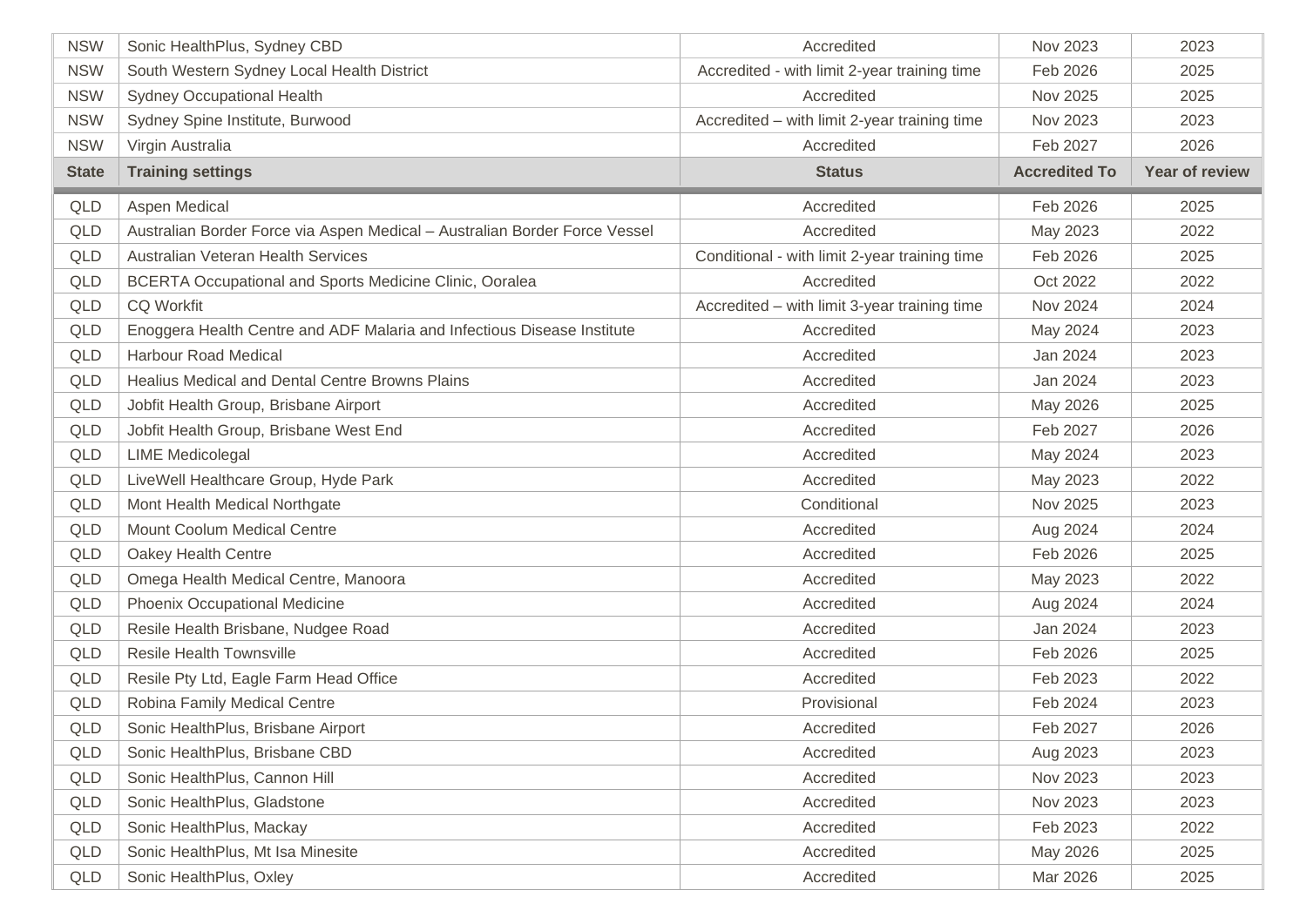| $\cap$<br>◡ | . .<br>Work<br>Arundel<br>Doctor<br>l he | Accredited | $.$ $000c$<br>-eb 2023 | 2022 |
|-------------|------------------------------------------|------------|------------------------|------|
|             |                                          |            |                        |      |
|             |                                          |            |                        |      |

| <b>State</b> | <b>Training settings</b>                                                         | <b>Status</b>                                | <b>Accredited To</b> | Year of review        |
|--------------|----------------------------------------------------------------------------------|----------------------------------------------|----------------------|-----------------------|
| <b>SA</b>    | Corporate Health Group, Elizabeth Vale Clinic                                    | Accredited                                   | Feb 2023             | 2022                  |
| <b>SA</b>    | Corporate Health Group, Gillman Clinic                                           | Accredited                                   | Feb 2023             | 2022                  |
| <b>SA</b>    | Corporate Health Group, Mile End Clinic                                          | Accredited                                   | Feb 2023             | 2022                  |
| <b>SA</b>    | Jobfit Health Group, Wayville                                                    | Accredited                                   | Feb 2023             | 2022                  |
| <b>SA</b>    | Next Generation Occupational Medicine, Rose Park                                 | Accredited                                   | May 2026             | 2025                  |
| <b>SA</b>    | Sonic Health Plus, Adelaide                                                      | Accredited                                   | Aug 2023             | 2023                  |
| <b>State</b> | <b>Training settings</b>                                                         | <b>Status</b>                                | <b>Accredited To</b> | <b>Year of review</b> |
| <b>TAS</b>   | Defence Force Recruiting Hobart - Corporate Health Group (CHG)                   | Accredited                                   | Nov 2025             | 2025                  |
| <b>TAS</b>   | <b>Gilbert Consulting Tasmania</b>                                               | Accredited                                   | Aug 2024             | 2024                  |
| <b>TAS</b>   | <b>Hobart Occupational Medicine</b>                                              | Accredited                                   | Aug 2024             | 2024                  |
| <b>TAS</b>   | <b>Launceston Medical Centre</b>                                                 | Accredited                                   | May 2024             | 2023                  |
| <b>TAS</b>   | Tasmanian Occupational & Environmental Medicine, North Hobart                    | Accredited                                   | Oct 2026             | 2026                  |
| <b>TAS</b>   | <b>Smart Clinics Devonport</b>                                                   | Accredited                                   | May 2024             | 2023                  |
| <b>TAS</b>   | <b>Workfit TAS</b>                                                               | Accredited                                   | Aug 2025             | 2025                  |
| <b>State</b> | <b>Training settings</b>                                                         | <b>Status</b>                                | <b>Accredited To</b> | Year of review        |
| <b>VIC</b>   | Alfred Occupational Respiratory Clinic                                           | Accredited - with limit 1-year training time | Oct 2025             | 2025                  |
| <b>VIC</b>   | <b>Bridge Street Clinic</b>                                                      | Accredited                                   | <b>Nov 2024</b>      | 2024                  |
| <b>VIC</b>   | Coolaroo Clinic Occupational Medicine (Northern Occupational Medical<br>Service) | Accredited                                   | Nov 2023             | 2023                  |
| <b>VIC</b>   | Corporate Medical Consulting Services Group (Essendon Fields Medical<br>Centre)  | Accredited                                   | Jan 2024             | 2023                  |
| <b>VIC</b>   | Department of Defence, HMAS Cerberus                                             | Accredited                                   | Nov 2023             | 2023                  |
| <b>VIC</b>   | Department of Defence, Joint Health Command - remotely located                   | Accredited                                   | Jan 2024             | 2023                  |
| <b>VIC</b>   | Department of Health and Human Services                                          | Accredited - with limit 2-year training time | Aug 2025             | 2025                  |
| <b>VIC</b>   | Dow Chemical                                                                     | Accredited                                   | Feb 2023             | 2022                  |
| <b>VIC</b>   | <b>Executive Health Solutions</b>                                                | Accredited - with limit 2-year training time | Feb 2026             | 2025                  |
| <b>VIC</b>   | Jobfit Dandenong                                                                 | Accredited                                   | Aug 2025             | 2025                  |
| <b>VIC</b>   | Jobfit Health Group, Laverton North                                              | Accredited                                   | Feb 2023             | 2022                  |
| <b>VIC</b>   | Jobfit Tullamarine                                                               | Accredited                                   | Jan 2024             | 2023                  |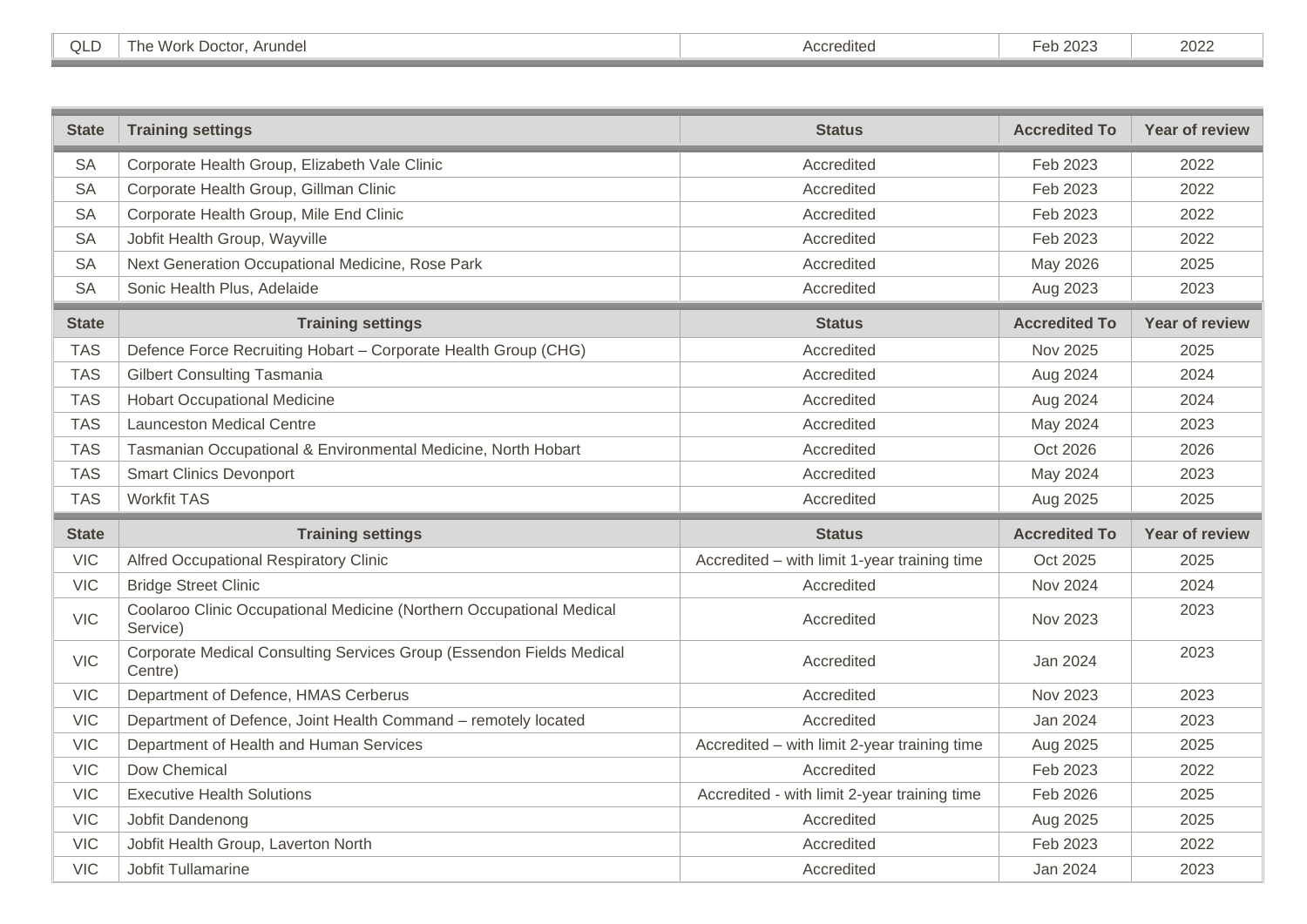| <b>VIC</b>   | Melbourne Occupational Health Services, Dandenong North         | Accredited                                   | May 2023             | 2023           |
|--------------|-----------------------------------------------------------------|----------------------------------------------|----------------------|----------------|
| <b>VIC</b>   | Monash University                                               | Accredited - with limit 1-year training time | Feb 2026             | 2025           |
| <b>VIC</b>   | Qenos, Altona                                                   | Accredited                                   | Feb 2023             | 2022           |
| <b>VIC</b>   | Resile Pty Ltd, Melbourne                                       | Accredited                                   | Feb 2023             | 2022           |
| <b>VIC</b>   | Sonic HealthPlus, Dandenong                                     | Accredited                                   | Aug 2024             | 2024           |
| <b>VIC</b>   | Sonic HealthPlus, Laverton North                                | Accredited                                   | May 2026             | 2025           |
| <b>VIC</b>   | Sonic HealthPlus, Melbourne CBD                                 | Accredited                                   | May 2026             | 2025           |
| <b>VIC</b>   | Victoria Police                                                 | Accredited                                   | Sep 2024             | 2024           |
| <b>VIC</b>   | WorkSafe Victoria (Allianz), Melbourne                          | Accredited                                   | Aug 2023             | 2023           |
| <b>State</b> | <b>Training settings</b>                                        | <b>Status</b>                                | <b>Accredited To</b> | Year of review |
| <b>WA</b>    | Alcoa Refinery Clinic - Pinjarra/Wagerup/Kwinana Refineries     | Accredited                                   | May 2023             | 2023           |
| <b>WA</b>    | CareFlight (Jacson 25)                                          | Accredited                                   | Nov 2023             | 2023           |
| <b>WA</b>    | Corporate Health Group Defence - Defence Force Recruiting Perth | Accredited - with limit 2-year training time | May 2025             | 2024           |
| <b>WA</b>    | Department of Defence, Leeuwin Barracks                         | Accredited                                   | Nov 2023             | 2023           |
| <b>WA</b>    | <b>Forum Medical Group</b>                                      | Accredited                                   | Nov 2025             | 2025           |
| <b>WA</b>    | Jobfit Health Group, Wembley                                    | Accredited                                   | Feb 2026             | 2025           |
| <b>WA</b>    | Jobfit Kewdale                                                  | Accredited                                   | Feb 2025             | 2024           |
| <b>WA</b>    | Jobfit West Perth                                               | Accredited                                   | Feb 2025             | 2024           |
| <b>WA</b>    | OccuMed Consulting, Subiaco                                     | Accredited                                   | May 2023             | 2023           |
| <b>WA</b>    | OccuMed, Murdoch                                                | Accredited                                   | May 2023             | 2023           |
| <b>WA</b>    | OccuMed Work Health Specialists, Redcliffe                      | Accredited                                   | May 2023             | 2023           |
| <b>WA</b>    | OSHGroup, Perth Airport                                         | Accredited                                   | May 2026             | 2025           |
| <b>WA</b>    | OSHGroup, Perth CBD                                             | Accredited                                   | May 2026             | 2025           |
| <b>WA</b>    | <b>OSHGroup, West Perth</b>                                     | Accredited                                   | May 2026             | 2025           |
| <b>WA</b>    | Redimed Pty Ltd, Belmont                                        | Accredited                                   | May 2023             | 2023           |
| <b>WA</b>    | Rio Tinto                                                       | Accredited                                   | Oct 2025             | 2025           |
| <b>WA</b>    | Simcon Office Services, South Perth                             | Accredited                                   | May 2023             | 2023           |
| <b>WA</b>    | Sonic HealthPlus, Kewdale                                       | Accredited                                   | Nov 2023             | 2023           |
| <b>WA</b>    | Sonic HealthPlus, Naval Base                                    | Accredited                                   | Feb 2023             | 2022           |
| <b>WA</b>    | Sonic HealthPlus, Perth Airport                                 | Accredited                                   | Nov 2023             | 2023           |
| <b>WA</b>    | Sonic HealthPlus, Perth CBD                                     | Accredited                                   | Nov 2023             | 2023           |
| <b>WA</b>    | Sonic HealthPlus, Wheatstone                                    | Accredited                                   | Nov 2023             | 2023           |
| <b>State</b> | <b>Training settings</b>                                        | <b>Status</b>                                | <b>Accredited To</b> | Year of review |